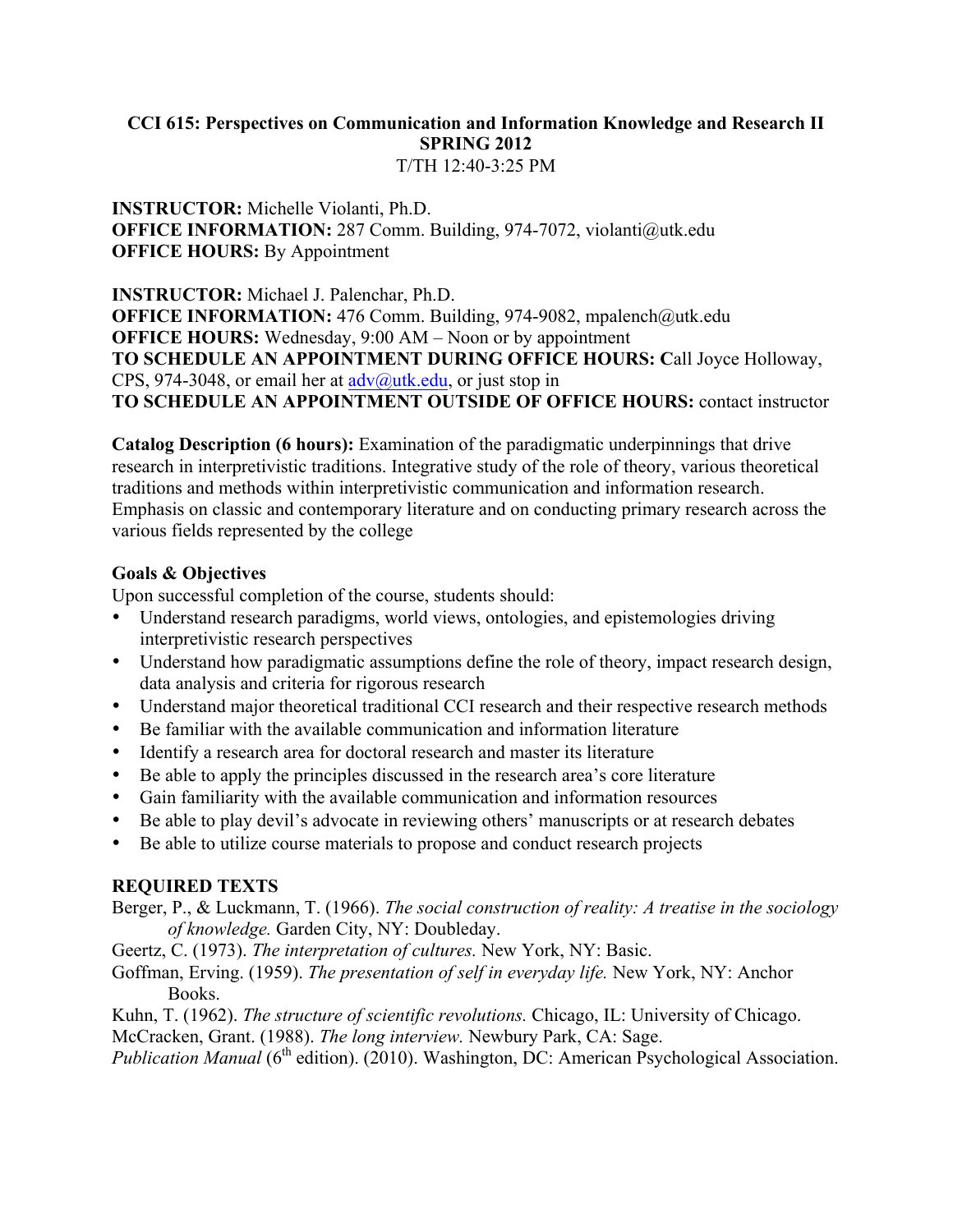Readings and materials available via the Library, Internet or Blackboard Learning System (http://online.utk.edu).

#### **Additional Recommended Books:**

Corbin, J., & Strauss, A. (2008). *Basics of qualitative research* (3rd ed.). Los Angeles, CA: Sage. Creswell, J. W. (2006). *Qualitative inquiry & research design* (2<sup>nd</sup> ed.). Thousand Oaks, CA: Sage.

- Clifford, J., & Marcus, G. E. (Eds). (1986). *Writing culture: The poetics and politics of ethnography.* Berkeley, CA: University of California Press.
- Gubrium, Jaber F., & Holstein, James A. (1997). *The new language of qualitative method.*  Kettering, Northants, UK: Oxford University Press.
- Meloy, Judith M. (2002). *Writing the qualitative dissertation: Understanding by doing* (2<sup>nd</sup> Ed.). Mahwah, NJ: Lawrence Erlbaum.
- Emerson, Robert M., Fretz, Rachel I., & Shaw, Linda L. (1995). *Writing ethnographic fieldnotes.*  Chicago, IL: University of Chicago Press.

**CCI Diversity Statement:** CCI recognizes and values diversity. Exposing students to diverse people, ideas and cultures increases opportunities for intellectual inquiry, encourages critical thinking, and enhances communication and information competence. When all viewpoints are heard, thoughtfully considered, and respectfully responded to, everyone benefits. Diversity and fairness unite us with the wider professional and global community.

**Disability Accommodation Statement:** Any student who feels s/he may need an accommodation based on the impact of a disability should contact with one of your instructors privately to discuss your specific needs. Please contact the Office of Disability Services at 865- 974-6087 in 2227 Dunford Hall to coordinate reasonable accommodations for students with documented disabilities.

#### **POLICIES**

- This course adheres to the university's Academic Standards of Conduct and Honor Statement, as presented in the student handbook *Hilltopics.*
- Students are expected to attend all classes, arrive on time, and participate in class discussion.
- In general, students are not allowed to make up missed work without advance notice. Plans should be made to turn assignments in early if you are traveling to a conference. Exceptions will be rare and at the discretion of the instructors.
- Syllabus is subject to change as instructors deem appropriate and necessary.
- Please turn off all handheld devices, including mobile phones, pagers, PDAs, etc. during class. Mobile devices can be used for course-related reasons only. Other uses (email, IM, Facebook, general browsing) are incredibly disrespectful.

#### **ASSIGNMENTS**

- Heavy and critical reading of the assigned materials and participation in discussions.
- Individual research paper and presentation for submission to conference and then journal with appropriately reviewed literature, a research plan to answer a contemporary humanistic question in your area of interest (including a completed IRB form), and interview data necessary to address the guiding research problem. Presentations should be appropriate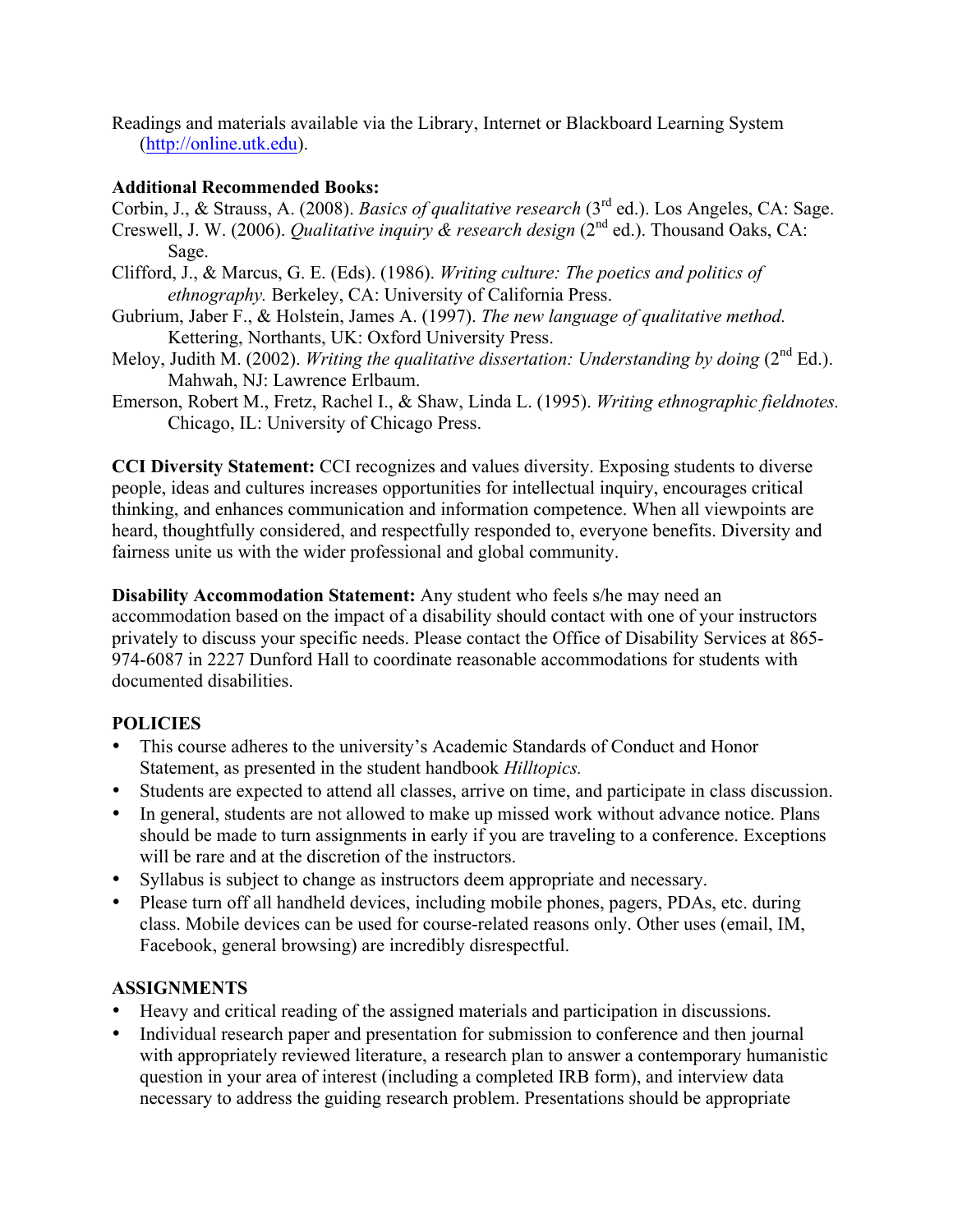conference presentations (generally between 10 and 15 minutes depending upon the number of presenters) and presenters should be ready to field questions from the audience.

- Group research thematic analysis project for submission to a conference and then journal with appropriately reviewed literature, research plan and analysis of textual data in your area of interest. Presentation should be appropriate for a conference, meeting its time and other requirements.
- Miscellaneous assignments, including but not limited, to:
	- $\checkmark$  Analysis of Published Articles Assignment
	- $\checkmark$  Publication Outlet Options Assignment
	- $\checkmark$  Philosophy of Science Essays Assignment with Annotated Bibliographies (4) for doctoral examination core question on Ontology, Axiology, Epistemology, and Methodology
	- $\checkmark$  Individual Presentations on assigned topics or readings
	- $\checkmark$  Written and oral response to research papers
- Team Presentation and Discussion (Groups of 2)

Lead Discussant/Respondent: Each student will lead class discussion for several assigned readings throughout the semester, as well as be a synthesis respondent at the end of class periods. This is not a formal presentation. The objective of this assignment is for each student to lead a critical discussion of reading assignments, reviewing the main topic of the paper, methodology analysis, critique of results and discussion sections, as well as analyzing the writing style and academic outlet of the assigned piece. This can include elements such as background of the author(s), submission policy of the journals, editorial board of the journal, benefits to the body of knowledge, commonalities with other assigned readings that day, research stream of the authors, university affiliations, etc. The synthesis respondent will provide a concise synthesis of all the readings that day or related to the topic over several days.

**GRADE:** Grading is done on a traditional, graduate-level A through F scale with A representing superior performance, B representing satisfactory performance, and C representing less than satisfactory performance. The final grade is comprised of your performance on miscellaneous assignments (25%), Group Research and Data Analysis Project (25%), and Individual Research Paper & Presentation/Discussion (50%).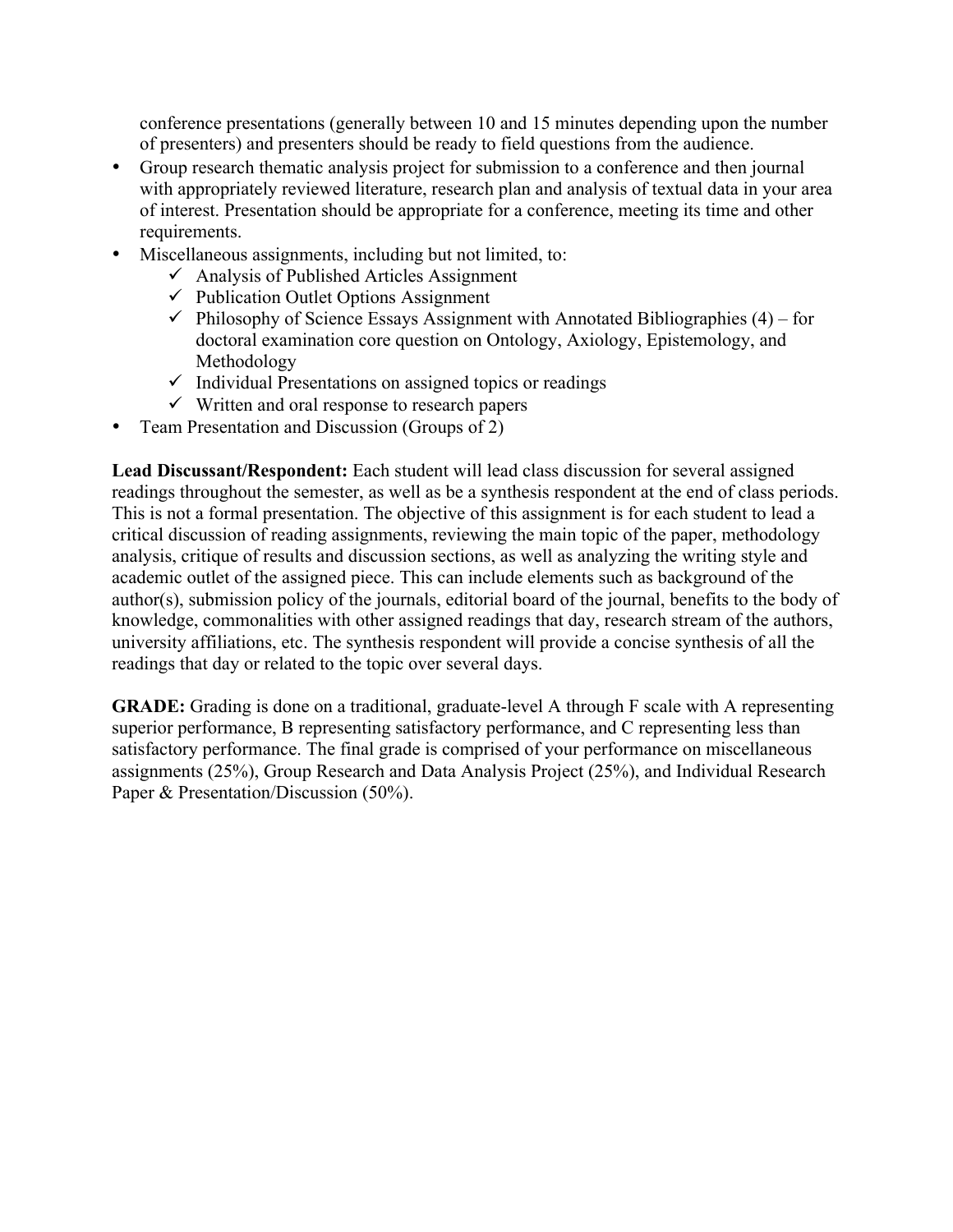### **COURSE SCHEDULE (flexible)**

### **THURSDAY, JANUARY 12: Course Introduction** (V&P)

### **TUESDAY, JANUARY 17: Philosophy of Science** (V)

• Kuhn, T. (1962). *The structure of scientific revolutions.* Chicago, IL: University of Chicago.

### **THURSDAY, JANUARY 19: Philosophy of Science** (V)

• Craig, R. T. (1999). Communication theory as a field. *Communication Theory, 9*, 119- 161.

# **TUESDAY, JANUARY 24: Culture, Human Behavior in Social Situations** (P)

• Geertz, C. (1973). *The interpretation of cultures.* New York, NY: Basic.

### **THURSDAY, JANUARY 26: Phenomenology & The Paradigmatic Underpinnings of Qualitative Research** (P)

- Gurwitsch *The Life World and The Phenomenological Theory of Science*
- Gurwitsch *The Common Sense World as Social Reality and the Theory of Social Science*
- Guba *The Alternative Paradigm Dialogue*
- Boman& Jevne *Pearls, Pith, and Provocation: Ethical Evaluation in Qualitative Research*
- **PUBLICATION OUTLET OPTIONS ASSIGNMENT DUE**

# **TUESDAY, JANUARY 31: Symbolic Interactionism** (P)

• Goffman, E. (1959). *The presentation of self in everyday life.* New York, NY: Anchor.

# **THURSDAY, FEBRUARY 2: Symbolic Interactionism** (P)

- Goffman, E. (1959). *The presentation of self in everyday life*. New York, NY: Anchor.
- Blummer *The Methodological Position of Symbolic Interactionism*
- Blummer *Sociological Implications of the Thought of George Herbert Mead*

# **TUESDAY, FEBRUARY 7: Social Constructionism** (P)

- Berger, P., & Luckmann, T. (1966). *The social construction of reality: A treatise in the sociology of knowledge.* Garden City, NY: Doubleday.
- **ANALYSIS OF PUBLISHED ARTICLES ASSIGNMENT DUE**

# **THURSDAY, FEBRUARY 9: Translating Paradigm into Method** (V)

- Creswell, J. W. (2007). *Qualitative inquiry & research design: Choosing among five approaches* (2nd ed.). Thousand Oaks, CA: Sage.
- Patton, M. Q. (2002). *Qualitative research & evaluation methods* (3rd ed). Thousand Oaks, CA: Sage.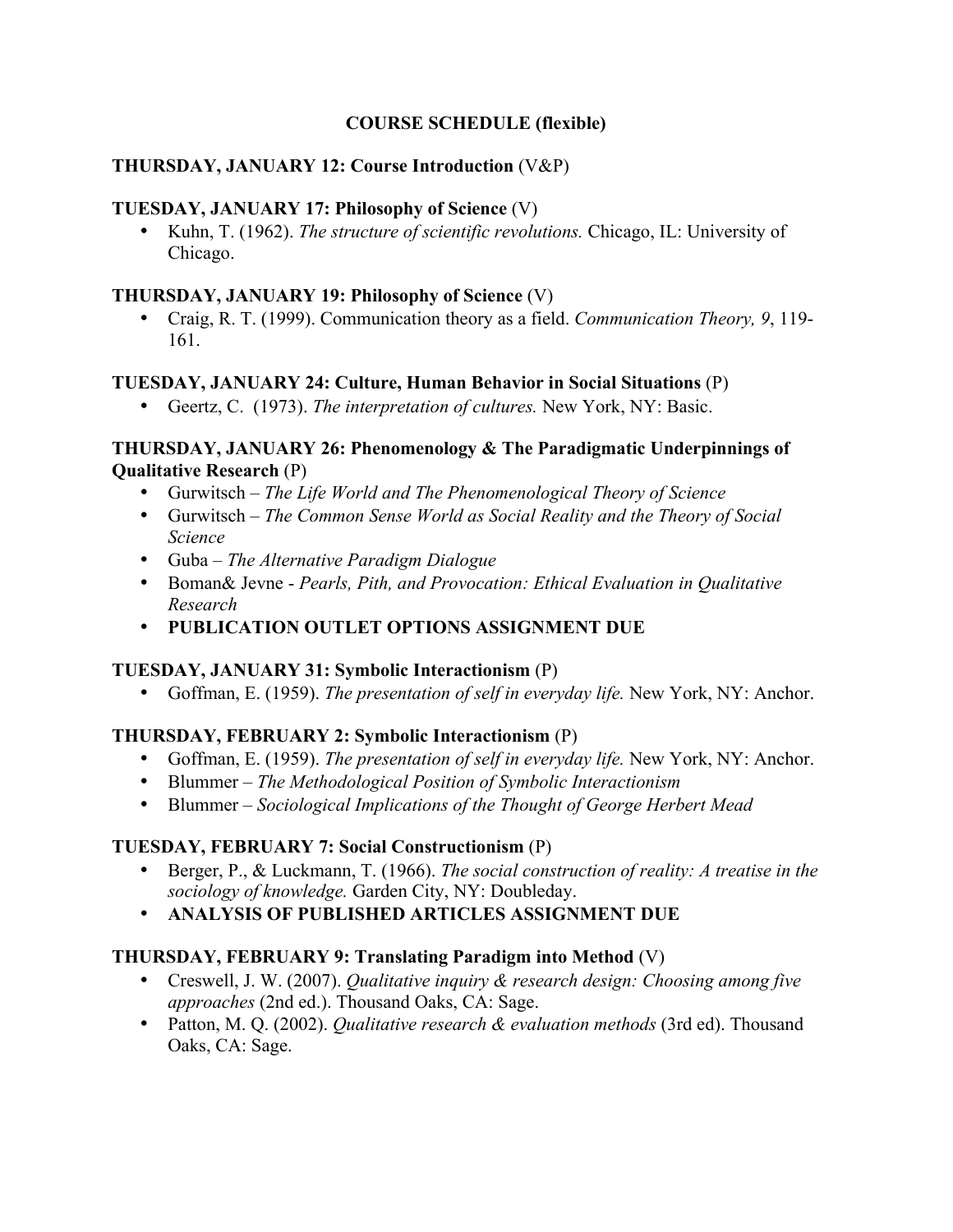### **TUESDAY, FEBRUARY 14: Underpinnings of Qualitative Data Analysis--Interviewing** (V)

- McCracken, G. (1988). *The long interview.* Newbury Park, CA: Sage.
- Vorvoreanu, M. (2009). Perceptions of corporations on Facebook: An analysis of Facebook social norms. *Journal of New Communications Research, 4,* 67-86.

### **THURSDAY, FEBRUARY 16: Underpinnings of Qualitative Data Analysis** (V)

- Review research paper proposal drafts
- Shenton, A. K., & Hay-Gibson, N. V. (2009). Dilemmas and further debates in qualitative method. *Education for Information, 27,* 21-37.

# **TUESDAY, FEBRUARY 21: Grounded Theory** (V)

- **RESEARCH PAPER PROPOSALS DUE (2 hard copies required)**
- The Discovery of Grounded Theory Glaser & Strauss
- Generating theory by comparative analysis
- Excerpts from an Illustrative Interview Analysis: Reflections on Outcomes from Participants in a Wilderness Education Program
- Emic Etic Distinctions

### **THURSDAY, FEBRUARY 23: Ethnography** (P)

- What is ethnography? University of Pennsylvania
- From the Native's Point of View Geertz
- Gaining access to hidden populations: Strategies for gaining cooperation of drug sellers/dealers and their families through ethnographic research – Dunlap & Johnson
- Confessions of a trained observer Walcott
- Afterward: Ethics and ethnography Nathan
- Risk communication and community right to know: A public relations obligation to inform - Palenchar

### **TUESDAY, FEBRUARY 28: Underpinnings of Qualitative Data Analysis—Textual Analysis** (V)

- Dilevko, J., & Gottlieb, L. (2009). The relevance of classification theory to textual analysis. *Library and Information Science Research, 31,* 92-100.
- Arceneaux, N., & Weiss, A. S. (2010). Seems stupid until you try it: Press coverage of Twitter, 2006–9. *New Media and Society, 12,* 1262-1279.
- Kozinets, R. V., de Valck, K., Wojnicki, A. C., & Wilner, S. J. S. (2010). Networked narratives: Understanding word-of-mouth marketing in online communities. *Journal of Marketing, 74,* 71-89.
- Bansal, P., & Roth, K. (2000). Why companies go green: A modal of ecological responsiveness. *Academy of Management Journal, 43,* 717-736.

# **THURSDAY, MARCH 1: Data Analysis – Textual Analysis Workshop** (V)

# **TUESDAY, MARCH 6: Data Analysis – Textual Analysis Workshop** (V)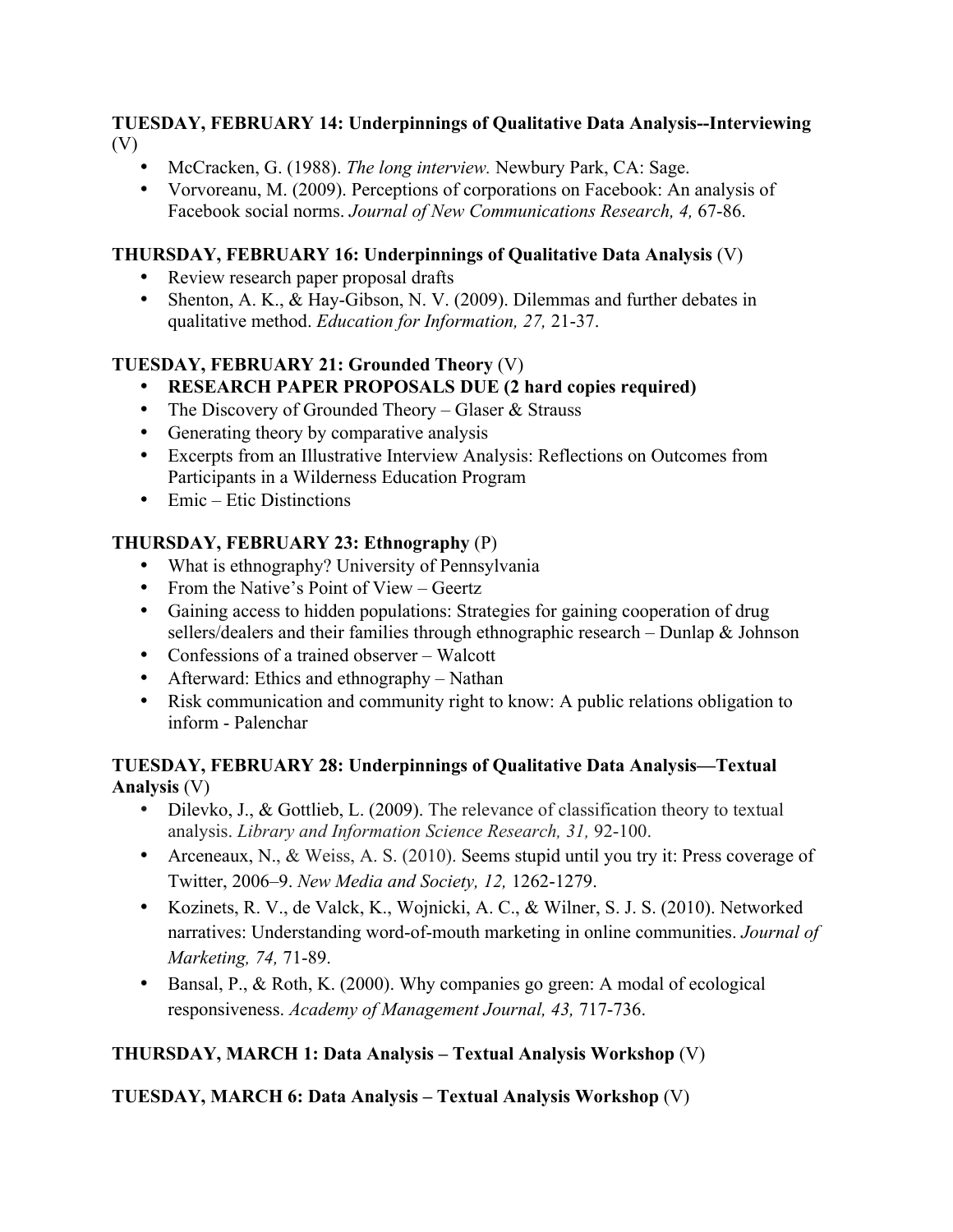# **THURSDAY, MARCH 8: Foundations of Cultural Studies** (P)

- James Carey (1975) *A cultural approach to communication*
- James Carey *Mass communication research and cultural studies: An American view*
- Richard Johnson *What is cultural studies anyway?*
- Gitlin *American media and mass culture*
- Morse, Janice. (1996). Editorial: Is qualitative research complete. *Qualitative Health Research, 6*(1), 3-5.
- Melanie Dreher *Qualitative research methods from the reviewer's perspective*

### **TUESDAY, MARCH 13: Foundations of Critical Studies** (P)

- *The Portable Karl Marx -* pp. 162-195
- Stuart Hall *Culture, the Media and the Ideological Effect*
- David Morley *Domestic Relations: The Framework of Family Viewing in Great Britain*
- Mark Andrejevic *The work of being watched: Interactive media and the exploitation of self-disclosure*
- Bharat Mehra & Donna Braquet *Process of Information Seeking during "Queer" Youth Coming-Out Experiences*
- Taylor, R., Haley, E., Wells, L. G., & Pardun, C. J. *The Interview as an advertising research tool*

**THURSDAY, MARCH 15: Feminist Scholarship** (P) – depending on availability of guest speakers

- **PHILOSOHPY OF SCIENCE ESSAY ASSIGNMENT DUE**
- Guest Speaker: Dr. Erin Whiteside
- Readings to be assigned

# **TUESDAY, MARCH 20 & THURSDAY, MARCH 22 – SPRING BREAK [no classes]**

#### **TUESDAY, MARCH 27: Evaluating Qualitative Research** (V)

- Patton, M. Q. (2002). *Qualitative research & evaluation methods* (3rd ed). Thousand Oaks, CA: Sage.
- Barker, M. (2003). Assessing the `quality' in qualitative research: The case of textaudience relations. *European Journal of Communication, 18,* 315-335.
- Shenton, A. K. (2004). Strategies for ensuring trustworthiness in qualitative research projects. *Education for Information, 22,* 63-75.

# **THURSDAY, MARCH 29: Evaluating Qualitative Research** (V)

- **DRAFTS OF GROUP PROJECTS DUE**
- Lee, A. S. (1995). Reviewing a manuscript for publication. *Journal of Operations Management, 13,* 87-92.
- Cross, G. A. (2004). Protecting the voices of our research: Appropriately verifying qualitative data. *Journal of Business and Technical Communication, 18*, 491-504.